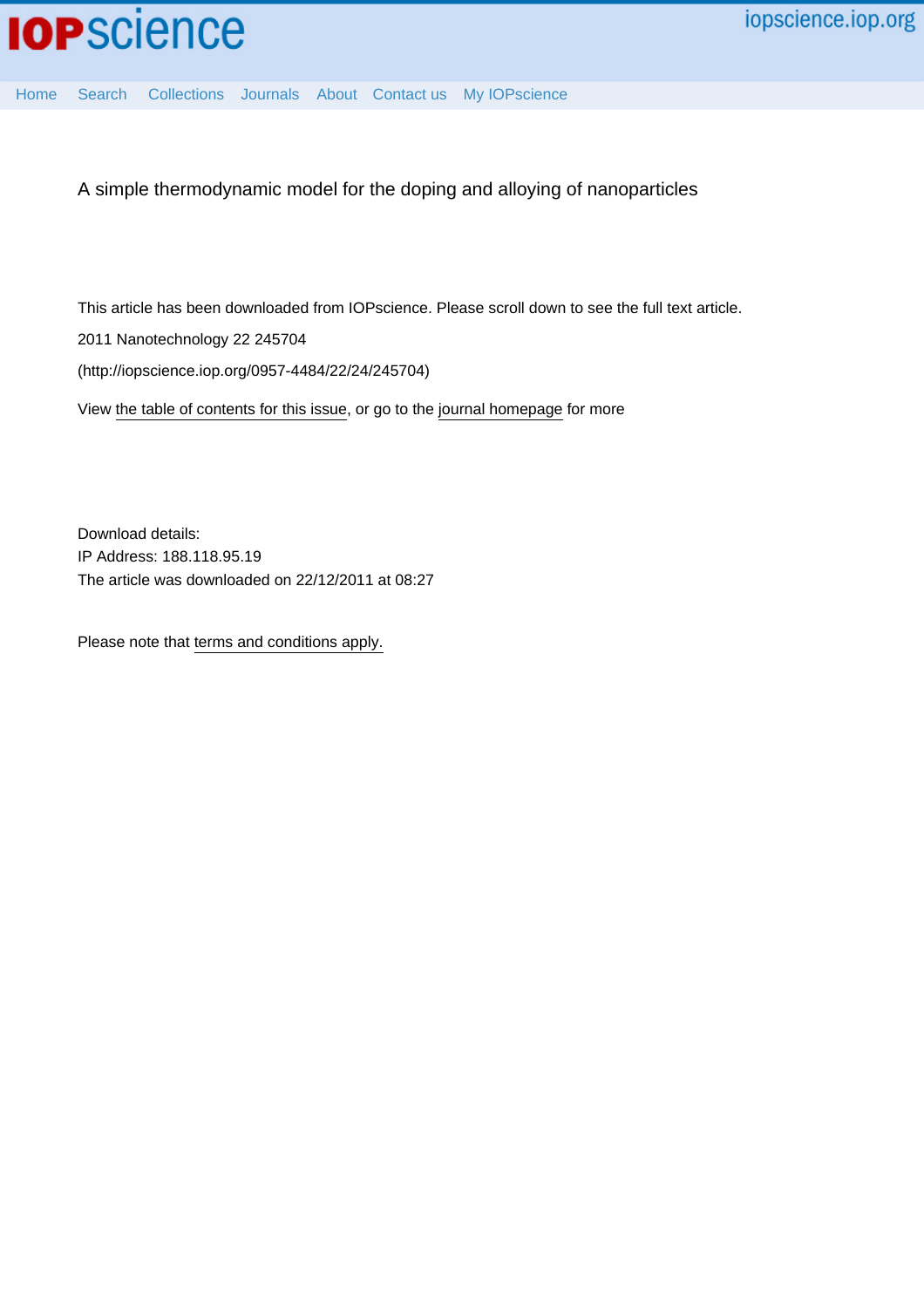Nanotechnology **22** (2011) 245704 (5pp) [doi:10.1088/0957-4484/22/24/245704](http://dx.doi.org/10.1088/0957-4484/22/24/245704)

# **A simple thermodynamic model for the doping and alloying of nanoparticles**

## **J P Petropoulos**<sup>1</sup> **, T R Cristiani**<sup>2</sup>**, P B Dongmo**<sup>3</sup> **and J M O Zide**<sup>3</sup>,<sup>4</sup>

<sup>1</sup> Department of Electrical and Computer Engineering, University of Delaware, Newark, DE 19716, USA <sup>2</sup> Department of Chemical Engineering, University of Delaware, Newark, DE 19716, USA <sup>3</sup> Department of Materials Science and Engineering, University of Delaware, Newark, DE 19716, USA

E-mail: [zide@udel.edu](mailto:zide@udel.edu)

Received 3 February 2011, in final form 30 March 2011 Published 21 April 2011 Online at [stacks.iop.org/Nano/22/245704](http://stacks.iop.org/Nano/22/245704)

#### **Abstract**

Impurity incorporation into nanoparticles is modeled using thermodynamics. For small particles, entropically driven impurity incorporation is reduced, rendering doping difficult. We show that the free energy of surface impurities in small nanoparticles is lower than core impurities, surface doping therefore occurs preferentially. A critical size for core doping is identified, below which it is energetically unfavorable. In all cases, core impurity concentration is reduced as particle size decreases. We show larger than bulk impurity concentrations are possible, corresponding to increased alloying.

(Some figures in this article are in colour only in the electronic version)

### **1. Introduction**

Doping of semiconductors is a well-established technique used to tailor the electrical and optical properties of devices [\[1\]](#page-5-0). In recent years, considerable work on the doping of nanoparticles and nanostructures has been carried out, with varying levels of success [\[2–6\]](#page-5-1). While it is possible to dope nanoparticles, as their size decreases, the ability to incorporate impurities into the core of the structure becomes increasingly difficult [\[5,](#page-5-2) [7,](#page-5-3) [8\]](#page-5-4). The two governing forces, kinetics and thermodynamics, have both been studied extensively [\[7–10\]](#page-5-3). The binding of impurity atoms to the surface of nanoparticles—which is the assumed mechanism driving nanoparticle doping in the kinetics model [\[9\]](#page-5-5)—requires many assumptions and complex calculations. Treating doping as a purely thermodynamic process involves only a few minor assumptions (particle shape, structure, etc), which leads to a more well-defined model that can be trivially extended to various semiconductor systems. We employ a simple thermodynamic model, considering Gibbs free energy, enthalpy, and entropy as they relate to doping. This simple model provides physical insight and understanding into an otherwise complicated phenomenon. We propose that thermodynamics on its own is sufficient to explain the doping properties of nanoparticles.

Doping models based solely on kinetics make two major assumptions: (1) that thermodynamic equilibrium is not realized and (2) that diffusion within the nanoparticle is virtually non-existent. Erwin *et al* [\[9\]](#page-5-5) cite kinetics as the limiting mechanism to nanoparticle doping, and propose that surface binding energies, as well as impurity adsorption times, are the primary factors to be considered. Their model requires impurities to be able to bind to the nanoparticle surface and then reside there long enough for subsequent layers to be overgrown, essentially trapping the impurity within the particle core [\[11\]](#page-5-6). Recently, progress has been made in synthesizing doped nanoparticles, and focus has since shifted to thermodynamics in order to further understand the physics of doping on the nanoscale  $[7, 8, 12]$  $[7, 8, 12]$  $[7, 8, 12]$  $[7, 8, 12]$  $[7, 8, 12]$ . An energetic model should generally be valid for all nanoparticle synthesis techniques, as all techniques require materials to be, at the very least, in local thermodynamic equilibrium with their surroundings during growth. While Erwin's model assumes a lack of diffusion, a thermodynamic model inherently assumes diffusion occurs to bring the system into equilibrium. This assumption seems justified for particles where diffusion

<sup>4</sup> Author to whom any correspondence should be addressed.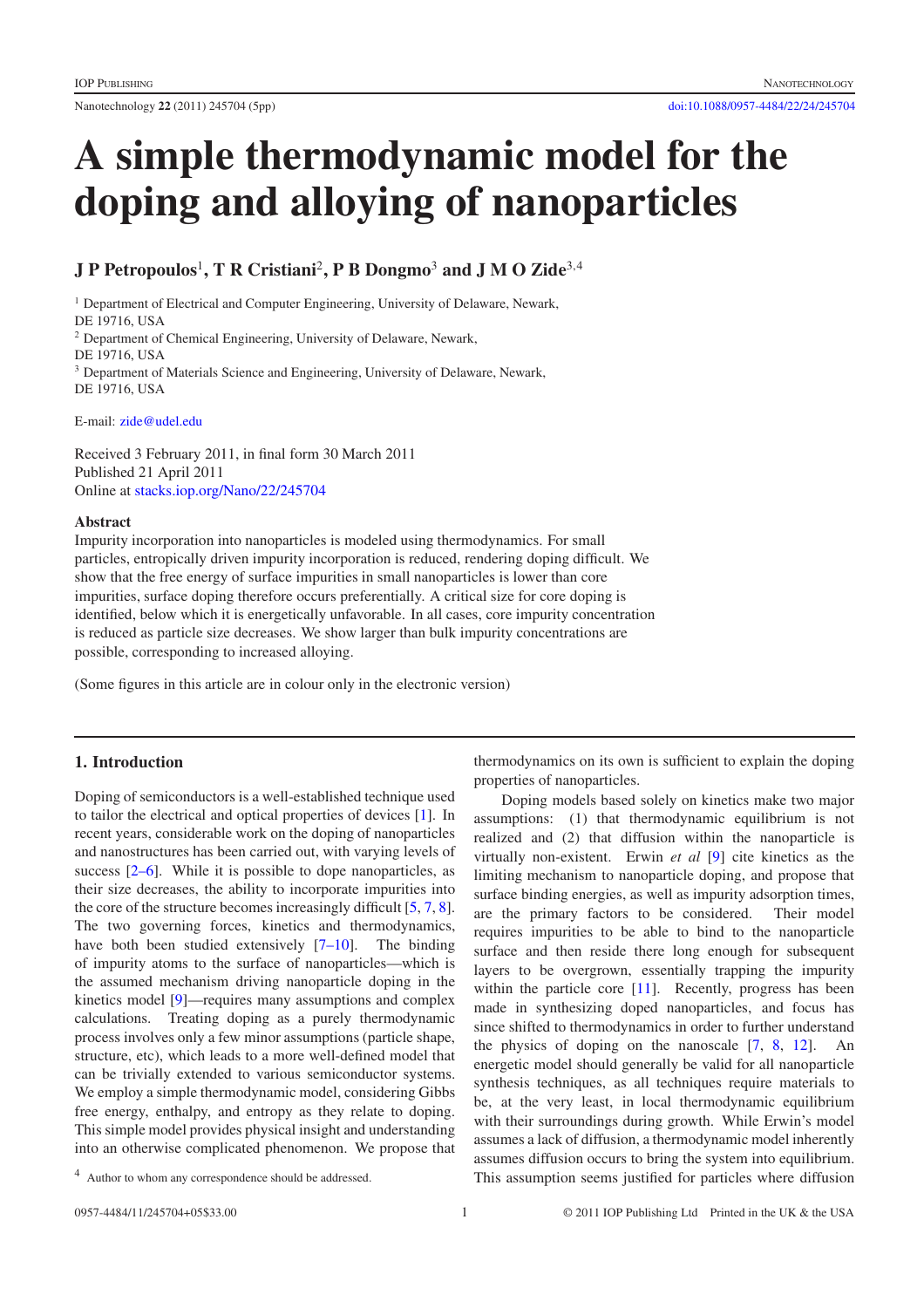lengths are only a few nanometers. Stegner *et al* [\[13\]](#page-5-8) synthesized P-doped Si nanoparticles of varying size (3– 50 nm). They reported that for particles with diameters smaller than 12 nm, 80–95% of the P atoms segregated to the surface as growth continued. This is in direct contrast to the model originally proposed by Erwin *et al* [\[9\]](#page-5-5), in which impurities become trapped inside a nanoparticle [\[11\]](#page-5-6). Therefore, even though kinetics is sometimes invoked to explain nanoparticle doping, thermodynamics need at least be considered, regardless of the growth mechanism and conditions involved, as systems will not be pinned in high energy configurations. Impurities in small particles will tend to be driven to the surface as growth progresses [\[13\]](#page-5-8), moving the system towards a lower energy state, predicted by thermodynamics.

Recent energetics modeling has focused on impurity enthalpies and largely neglected entropy, studying formation energies as a function of nanoparticle size ranging from 1.4 to 20 nm [\[2,](#page-5-1) [3,](#page-5-9) [6,](#page-5-10) [15,](#page-5-11) [16\]](#page-5-12). Dalpian and Chelikowsky [\[8\]](#page-5-4) found the impurity formation energy—the extra energy required to form a substitutional defect—to increase as nanoparticle size decreases, rendering doping more difficult. This trend has been verified in multiple papers [\[2,](#page-5-1) [4,](#page-5-13) [15\]](#page-5-11). Other work has involved investigating impurity formation energies at various locations in/on the nanoparticles [\[4,](#page-5-13) [5,](#page-5-2) [14\]](#page-5-14) as well as showing the possibility to achieve dopant concentrations greater than that of the bulk [\[5\]](#page-5-2). Cantele *et al* [\[4\]](#page-5-13) show that impurity formation energy decreases as the dopant is located closer to the surface. As a result, it is energetically favorable for dopants to be found on the surface, rather than in the core, as nanoparticle size decreases.

In this work, we consider the effects of entropy. We assume all nanoparticle surfaces are completely passivated. The distinction between core and surface impurities is therefore an important point; impurities which settle on the surfaces of nanoparticles, rather than in the core, are not electrically active dopants as the extra carriers they provide will tend to fill or empty dangling bonds. Impurities are therefore only dopants if they can be incorporated within the particle core and contribute to the free carrier concentration. To model this, configurational entropy, which is strongly dependent on particle size, must be taken into account in addition to enthalpy. For simplicity, we neglect second-order effects, both in enthalpy (strain, non-nearest-neighbor bonds, etc) and in entropy (vibrational contributions, etc). Despite these assumptions, we will show we are able to capture the underlying physics of impurity incorporation, but producing quantitative agreement with experimental data is likely to require consideration of some of these effects. The aim of this paper is to model the interplay of the competing mechanisms of enthalpy and entropy to determine plausibility of core (versus surface) doping and to determine maximum achievable doping concentrations for any given system. Both are considered as a function of nanoparticle size.

#### **2. Methods**

To model the potential for impurity incorporation in nanoparticles we minimize the Gibbs free energy of the system. We therefore consider the differential form of Gibbs free energy (normalized to  $k_B T$ )

<span id="page-2-1"></span><span id="page-2-0"></span>
$$
\Delta G = \Delta H - T\Delta S \tag{1}
$$

which refers to the difference in the free energy of a system between different states or configurations. Processes are thermodynamically driven when  $\Delta G < 0$ , and a stable configuration occurs when  $\Delta G$  is minimized. The change in enthalpy,  $\Delta H$ , is given by

$$
\Delta H = \Delta U + p\Delta V \tag{2}
$$

where  $\Delta U$  is the difference in internal energy of a system,  $p$  is the pressure, and *V* is the volume. Since we are dealing with nanocrystalline solids, the change in volume is negligible and we neglect its contribution to the enthalpy. We therefore treat enthalpy as a direct measure of the change in internal energy of a system with two different bonding configurations. In our model this depends on the energy difference between an A– A bond and an A–B bond, where species B is an impurity in species A. Therefore,  $\Delta U$  should not be confused with the A–A bond energy, *U*. The last term in [\(1\)](#page-2-0) includes the change in entropy,  $\Delta S$ , of the system, which is a measure of the disorder, or the number of possible configurations of a system,  $\Delta S = k_B \ln \Omega$ . In this expression,  $\Omega$  refers to the total number of configurations of the system:  $\frac{m!}{(m-d)!d!}$ , with *m* being the total number of atoms or atomic sites in the nanoparticle and *d* being the total number of impurities introduced into the structure. The Gibbs free energy is normalized to  $k_B T$ , making all results unitless. We assume for simplicity that an impurity can occupy any one of the *m* atomic sites. While this is true for single component nanoparticles, in more ionic systems, a dopant will generally occupy only one type of site (cation or anion), changing by *m* some factor, but preserving all underlying physics. We also assume a simple cubic crystal structure for our model nanoparticle, with *n* atoms on a side  $(m = n^3)$  and octahedral coordination. Although we make these assumptions for simplicity, this model can be trivially extended to fit more complex systems.

Previous work has discussed the location of impurities in nanostructures [\[4,](#page-5-13) [5,](#page-5-2) [14\]](#page-5-14); since we are concerned with electrically active dopants (i.e. impurities found in the core) we differentiate between core atoms and surface (face) atoms for the enthalpy term in [\(2\)](#page-2-1). A core atom in an octahedral structure has six bonds or nearest neighbors ( $\Delta H = 6 \times \frac{\Delta U}{k_B T}$ ), while there are only five bonds for a face atom (see figure [1,](#page-3-0) inset). The term  $\frac{\Delta U}{k_B T}$  refers to the normalized difference in bond energy between a host–host bond and a host–dopant bond. Gibbs free energy is minimized when impurities are incorporated into bulk materials because this leads to more possible configurations, increasing the entropy of the system. However, there is often (but not always) an enthalpic penalty, resulting from the difference in bond energies between the host and the impurity. This penalty is not enough to overcome the increase in entropy of bulk systems, but it starts to dominate as size decreases. It is this relationship between the enthalpic penalty of the impurity and the entropic gain of the system that determines if, and where, impurities can incorporate [\[16\]](#page-5-12).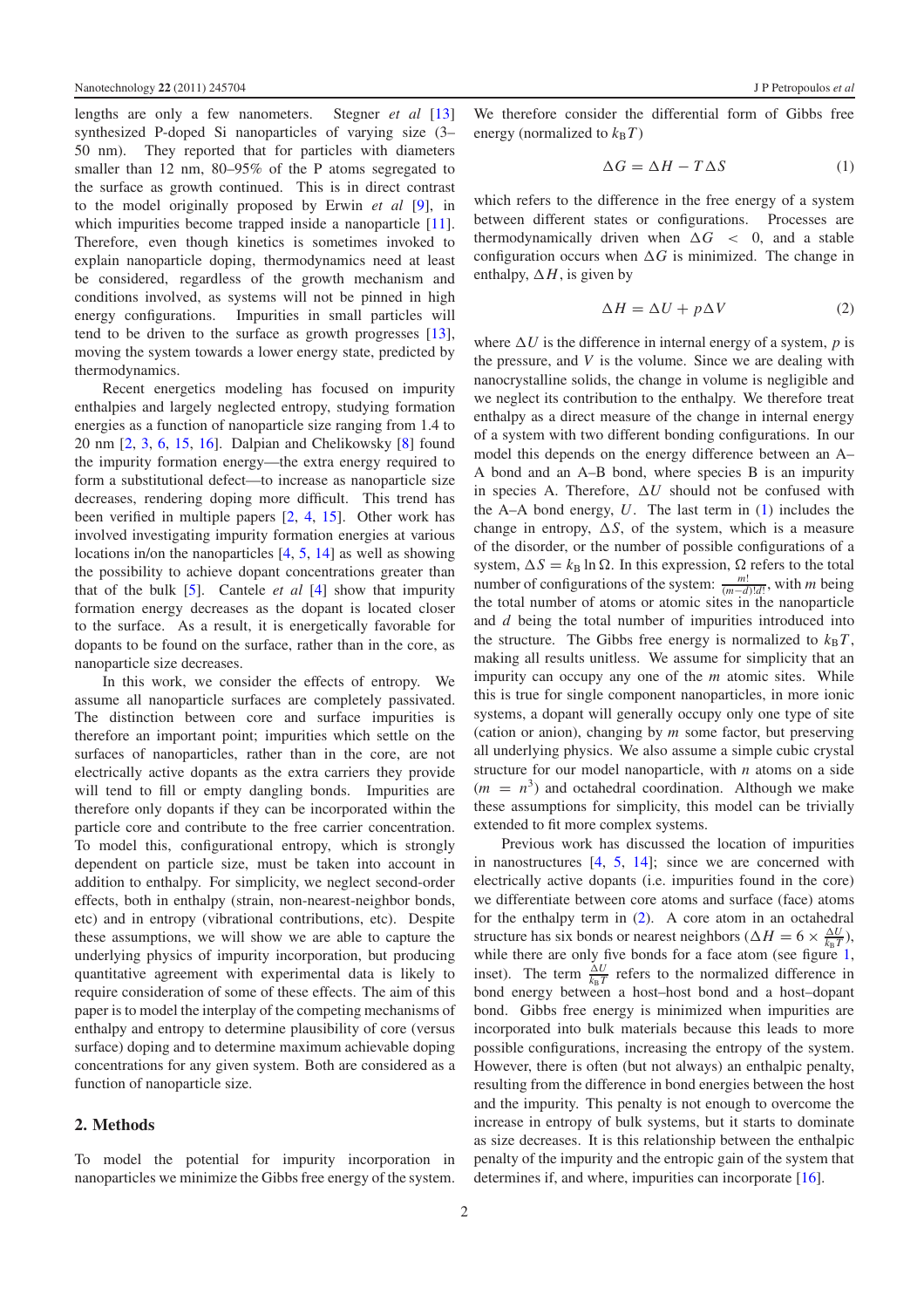<span id="page-3-0"></span>

**Figure 1.** Gibbs free energy (normalized to  $\frac{1}{k_B T}$ ) versus *n* of nanoparticles for different bond energies  $(\Delta U/kT)$ , as indicated. Core and face incorporation are indicated by solid and dashed lines, respectively. Inset: depiction of a cubic nanoparticle as described in this paper: facial position is indicated in red, while core position is indicated in green.

To begin, we assume there is only one dopant  $(d = 1)$ located either on the surface or in the core. This is a logical partition because it takes into account first-order bonding configuration, or number of bonds per atom; as previously stated, for an octahedral coordination there are six bonds for a core atom and only five for a surface atom. Therefore, to first order, all core atoms are interchangeable. To treat both locations (core and surface) independently we use different values of *m* (total number of atoms). Recall a cubic particle with *n* atoms per side ( $m = n<sup>3</sup>$ ), the total number of core atoms is  $(n-2)^3$ , while the rest,  $n^3 - (n-2)^3$ , are surface atoms. For large particles, the core will contain more atoms than the surface, and the introduction of one dopant will result in a larger increase in entropy compared to the surface. However, as the size decreases, the surface area to volume ratio of the nanoparticle increases [\[5,](#page-5-2) [7\]](#page-5-3), leading to more available states located on the surface than in the core. Therefore it is more energetically favorable for an impurity to reside on the surface rather than in the core of smaller particles due to the larger entropies associated with these locations. These results are in qualitative agreement with previous work [\[4,](#page-5-13) [8,](#page-5-4) [14,](#page-5-14) [15\]](#page-5-11), which showed that doping becomes increasingly difficult as we move toward smaller nanostructures. This model likely becomes invalid for clusters containing fewer than 100 atoms (between  $n = 4$  and 5) due to the increasing importance of particle shape at these small sizes.

#### **3. Results and discussion**

#### *3.1. Doping of nanoparticles*

Impurity incorporation will only occur if there is a net reduction in the Gibbs free energy of the system. To model this we combine the entropy and enthalpy terms to arrive at our normalized Gibbs free energy,

$$
\frac{\Delta G}{k_{\rm B}T} = \beta d \frac{\Delta U}{k_{\rm B}T} - \ln \Omega \tag{3}
$$

where  $\beta$  is the number of bonds per impurity substituted,  $d$  is the number of impurities, and  $\frac{\Delta U}{k_B T}$  is the normalized energy difference per bond. Figure  $1$  is a plot which illustrates how the addition of a single impurity  $(d = 1)$  affects the change in Gibbs free energy, as a function of nanoparticle size  $(n)$ . Values of  $\beta$  correspond to the number of substituted bonds, five for a surface impurity and six for a core impurity. The change in Gibbs free energy is also given for different values of  $\frac{\Delta U}{k_B T}$ , the solid and dashed lines represent the core and surface, respectively. Figure [1](#page-3-0) shows that for increasing values of  $\frac{\Delta U}{k_B T}$ , there is an increase in the free energy of the nanoparticle, meaning that it is more difficult to dope these systems. Also evident in figure [1](#page-3-0) is a crossover or critical point, where the dashed and solid lines intersect each other. For different values of  $\frac{\Delta U}{k_B T}$ , the curve which is lower (dashed or solid) will be the location (surface or core) that is most energetically favorable to dope. In some instances, the core curve is always lower than the surface curve when  $\frac{\Delta G}{k_B T} < 0$ , therefore any doping in these systems will be core doping. For curves with smaller values of  $\frac{\Delta U}{k_B T}$ , there are values of *n* for which both core and face curves are below zero, but doping the surface is more energetically favorable than doping the core. Core doping will only occur for particles larger than the critical point. This is significant because it allows for the possibility of impurity incorporation in small nanoparticles [\[2,](#page-5-1) [3,](#page-5-9) [13\]](#page-5-8), but not electrically active doping (i.e. surface doping). It is therefore important to carefully distinguish concentrations of dopants from the resulting—and possibly different—carrier concentration. The results of our model, as well as the idea of a critical size for doping, are in good qualitative agreement with experimental results [\[13,](#page-5-8) [17–19\]](#page-5-15). Quantitative agreement can be achieved for phosphorus doped silicon nanoparticles [\[13\]](#page-5-8) and nanowires [\[19\]](#page-5-16) by increasing the entropy contribution by a factor of 1.8–2. This suggests the importance of additional sources of entropy, such as vibrational modes, which are neglected in the first-order model. To the best of our knowledge, quantitative comparisons of predicted impurity location to experimental data have not been reported using competing models.

Figure [2](#page-4-0) is a plot of the normalized Gibbs free energy per atom,  $\Delta g$ , where  $\Delta g = \frac{\Delta G}{m}$ . It is given as a function of both *d* and *n* (number of impurities and number of atoms per side, respectively) with a constant  $\frac{\Delta U}{k_B T}$  of 0.5. Once again, values of  $\beta$  are 5 and 6 for surface and core impurities, respectively. Previously we accounted for how a single dopant affected the Gibbs free energy; however, as more dopants are added, the number of possible configurations increases, increasing the entropy of the particle. Since entropy is also dependent on particle size, figure [2](#page-4-0) shows how *d* and *n* affect the Gibbs free energy. The colored contours in figure [2](#page-4-0) represent decreases in Gibbs free energy of core impurities, while the grayscale contours represent increases. The hatched region represents the area where the Gibbs free energy of the surface is both negative and lower than that of the core. For these values of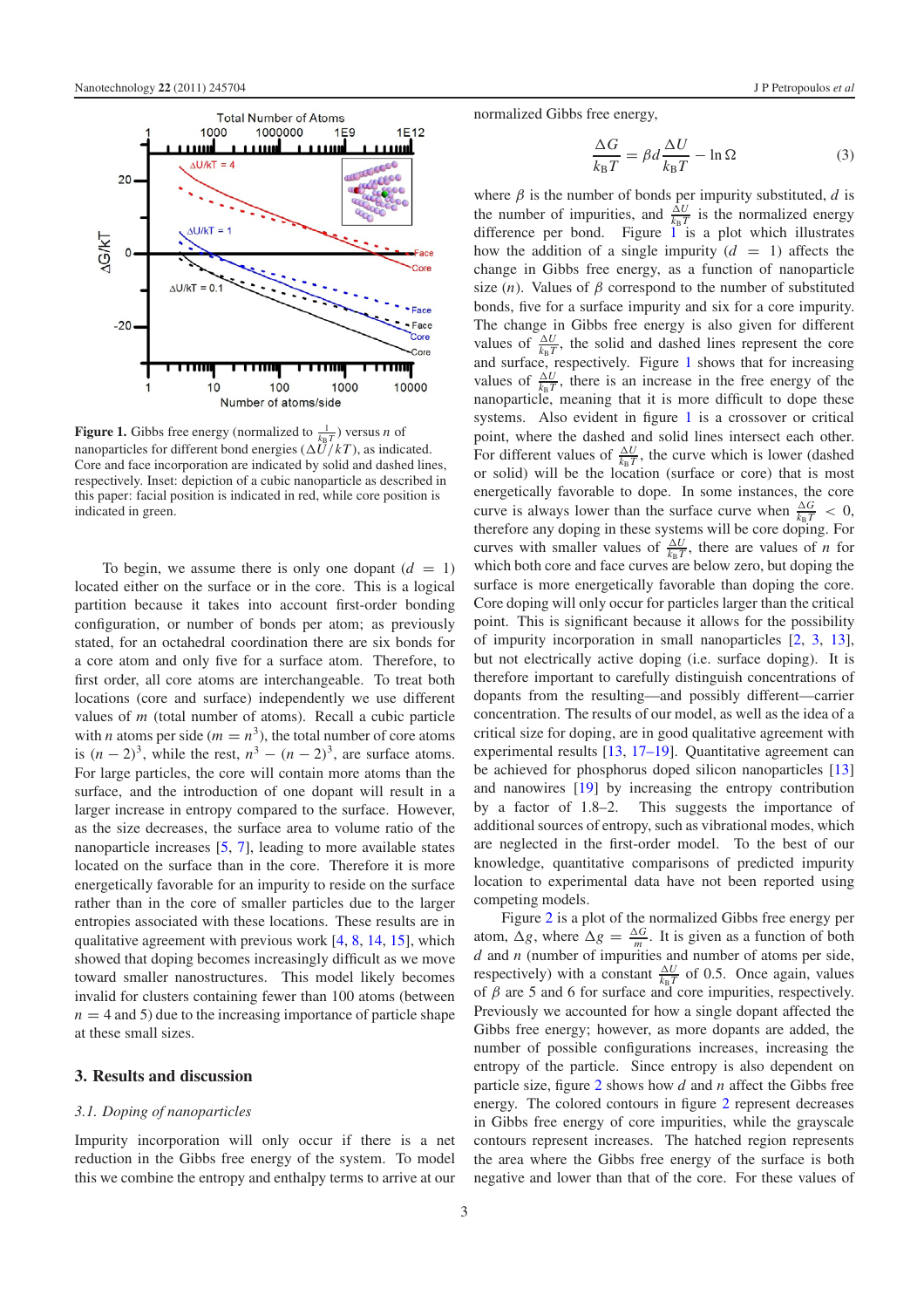<span id="page-4-0"></span>

**Figure 2.** Gibbs free energy per atom versus *d* and *n*. Similar patterns are observed for different values of  $\Delta U/kT$ . The hatched region indicates where the Gibbs free energy for a surface impurity is both negative and less than the Gibbs free energy of a core impurity at the same (*n*, *d*) coordinate. The dashed line corresponds to  $\Delta g = 0.$ 

*d* and *n*, it is more energetically favorable for impurities to incorporate on the surface of the particle. The dashed line is where  $\Delta g = 0$ ; above this, no core doping will occur. To the left of this  $\Delta g = 0$  line within the hatched region, we obtain only surface incorporation. Figure [2](#page-4-0) also implies a critical size for nanoparticle doping, as suggested above and in previous research [\[14,](#page-5-14) [15\]](#page-5-11). This is represented by the vertical line on the right-hand side of the hatched region.

#### *3.2. Alloying of nanoparticles*

From this model, it is possible to predict impurity concentrations in nanoparticles. Some reports have indicated that it is possible to achieve higher impurity concentrations when alloying nanoparticles as compared to the concentrations found in the bulk material [\[6\]](#page-5-10). In figure [3,](#page-4-1) overall impurity concentrations are plotted as a function of nanoparticle size (given by the length of a side, *n* atoms). Each point corresponds to the optimal impurity concentration for each value of  $n$ , which we define as the number of impurities that minimizes the Gibbs free energy for a nanoparticle of that size. For the sake of physicality, we restrict our concentrations to integer numbers of dopants, which can be seen for the smallest nanoparticles in figure  $3(c)$  $3(c)$  as periodically decreasing concentrations for small numbers of dopants; each line corresponds to the incorporation of a single additional impurity. According to figure [3,](#page-4-1) regardless of the value of  $\frac{\Delta U}{k_B T}$ , the overall impurity concentration in the nanoparticles will increase relative to its bulk counterpart as particle size decreases. It is interesting to note, however, the location of the impurity atoms. Figure [3](#page-4-1) shows that the concentration of impurities in the core of the particle is monotonically decreasing as particle size decreases. Although concentration enhancements have been reported in alloyed nanoparticles [\[2,](#page-5-1) [5,](#page-5-2) [6\]](#page-5-10), the location of the alloying atoms has

<span id="page-4-1"></span>

**Figure 3.** Overall and core impurity concentrations versus side length (in number of atoms) for small nanoparticles. Both concentrations are relative to the total number of atoms. Bulk impurity concentration is indicated by a dashed line. (a)  $\Delta U/kT = 0.1$  (typical enthalpy for alloying), (b)  $\Delta U/kT = 0.4$ , (c)  $\Delta U/kT = 1$ .

not been specified. This model shows that this increase is due entirely to surface concentration, with no increase in core concentration. It is worth noting that the mechanism causing an increase in concentration was not previously explained.